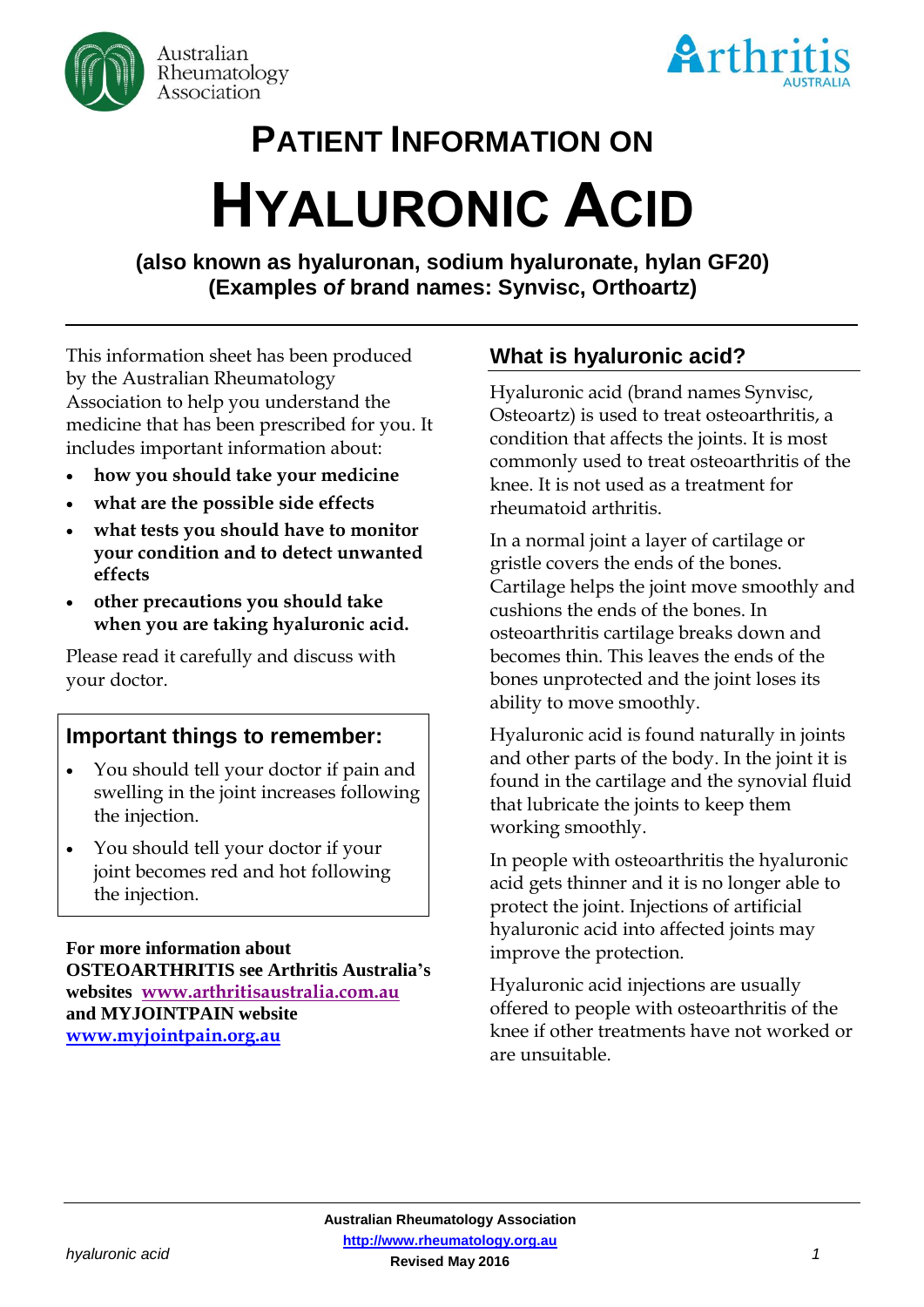## **What benefit can you expect from your treatment?**

Hyaluronic acid injections help reduce the pain caused by osteoarthritis. Some patients find relief from symptoms within a few days. Full benefits usually are reached 3-5 weeks after the treatment.

The treatment may provide pain relief for up to 6 months. Response varies and the injections do not help everyone. If successful the injections can be repeated after 6 months.

# **How is hyaluronic acid given?**

Your doctor will inject the hyaluronic acid directly into the knee joint. Local anaesthetic is sometimes used before the injection. Injections may be given once a week for three weeks or a single injection depending on the particular product your doctor recommends.

#### *Can other medicines be taken with hyaluronic acid?*

Hyaluronic acid may be used with other arthritis medicines including:

- steroid medicines such as prednisolone or cortisone injections into the joint
- anti-inflammatory medicines (NSAIDs) such as naproxen (Naprosyn) or ibuprofen (Brufen, Nurofen)
- simple pain relieving medicines such as paracetamol.

There are separate information sheets for the medicines mentioned above.

# **Are there any side effects?**

Side effects from hyaluronic acid injections are not common. Most are limited to the site of injection and do not last long. Tell your doctor if you are concerned about possible side effects.

#### *Most common possible side effects:*

Local side affects may include:

- *redness and tenderness* at the site of the injection
- increased *stiffness, swelling or warmth inflammation* (flare) lasting 24 to 48 hours following the injection.

These local reactions may be treated by resting and applying ice to the injected area or by simple pain relievers.

#### *Less common or rare possible side effects:*

These include:

- *Allergy* including rashes, hives, itching, flushing and swelling of the face, tongue or throat, chest tightness and shortness of breath. If you experience any of these symptoms contact your doctor straight away.
- Less commonly a joint may become *severely inflamed* after injection. This may be due to acute arthritis from crystals in the joint. Very rarely an *infection* in the joint may develop after the injection. If the pain and swelling in the joint that was injected increases a great deal or the joint becomes red and hot contact your doctor quickly.
- *Other side effects* that have been observed include headache, muscle pain, nausea, sore throat and flu-like symptoms.

## **What other precautions are necessary?**

## *After the injection*

 It is recommended that strenuous activity (e.g. high impact sport such as jogging or tennis) or prolonged weight-bearing activities are avoided for about 48 hours after the injection.